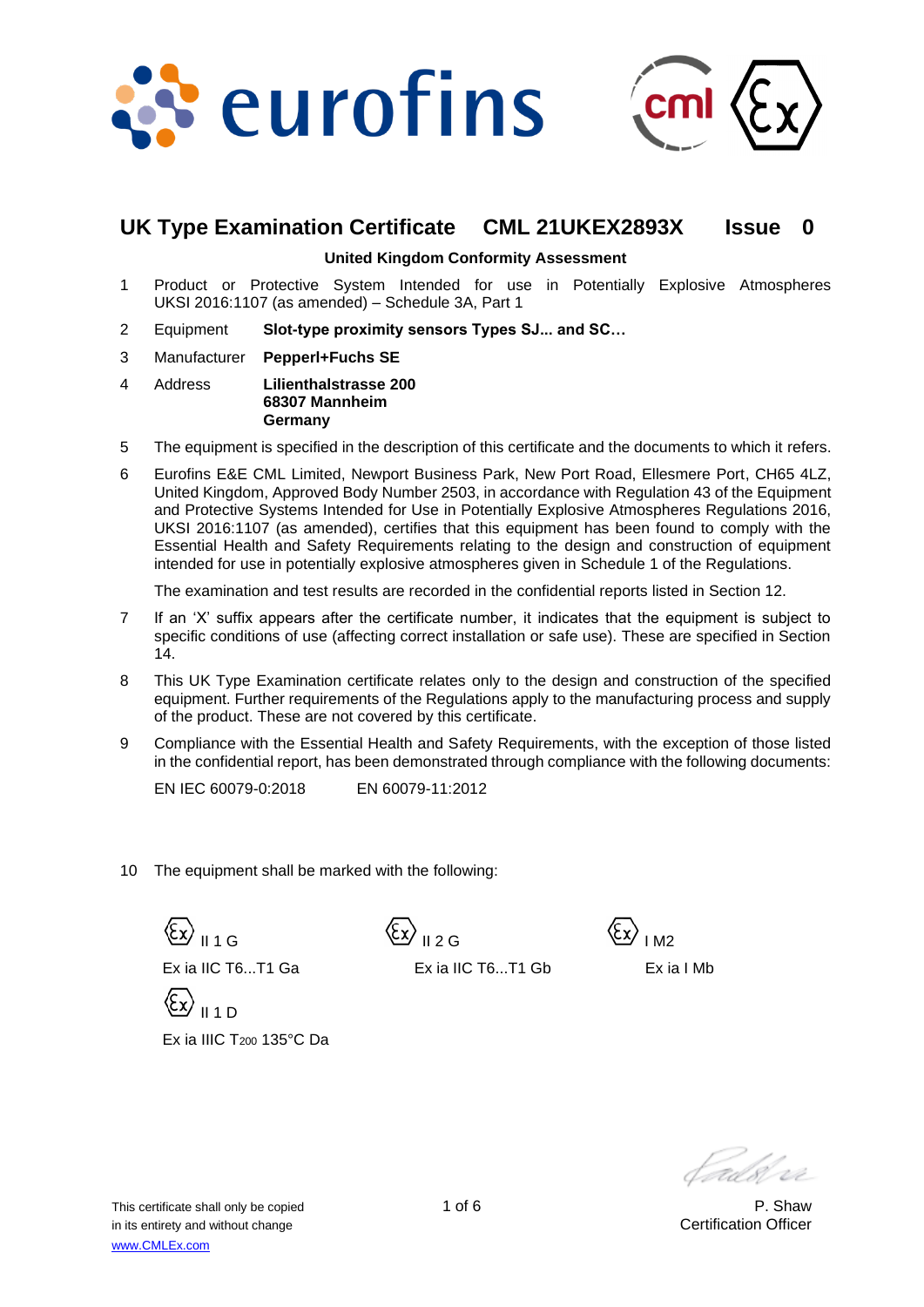



## **11 Description**

The slot-type proximity sensors of types SJ… and SC… are used to convert mechanical displacements into an electrical signal.

The sensors are supplied from an intrinsically safe circuit and they are suitable to be used in hazardous areas of group I, II and group III.

The area classification of the slot-type sensors depends on the level of protection of the intrinsically safe circuit the sensors are connected to.

#### **Electrical data**

Evaluation supply circuit Only for connection to a certified intrinsically safe circuit Ex ia IIC/IIB for EPL Ga

resp. Ex ia IIIC for EPL Da

resp. Ex ia IIC/IIB or Ex ib IIC/IIB for EPL Gb

resp. Ex ia IIIC or Ex ib IIIC for EPL Db

Maximum values:

|    | power type | power type | power type<br>3 | power type |
|----|------------|------------|-----------------|------------|
| Ui | 16 V       | 16 V       | 16 V            | 16V        |
| Ιi | 25 mA      | 25 mA      | 52 mA           | 76 mA      |
| Pi | 34 mW      | 64 mW      | 169 mW          | 242 mW     |

For relationship between type of the connected circuit, maximum permissible ambient temperature for group II (EPL Ga/Gb), group III (EPL Da) resp. group I (EPL Mb) equipment and temperature class as well as the effective internal reactances for the individual types of slot-type proximity sensors, reference is made to the following tables: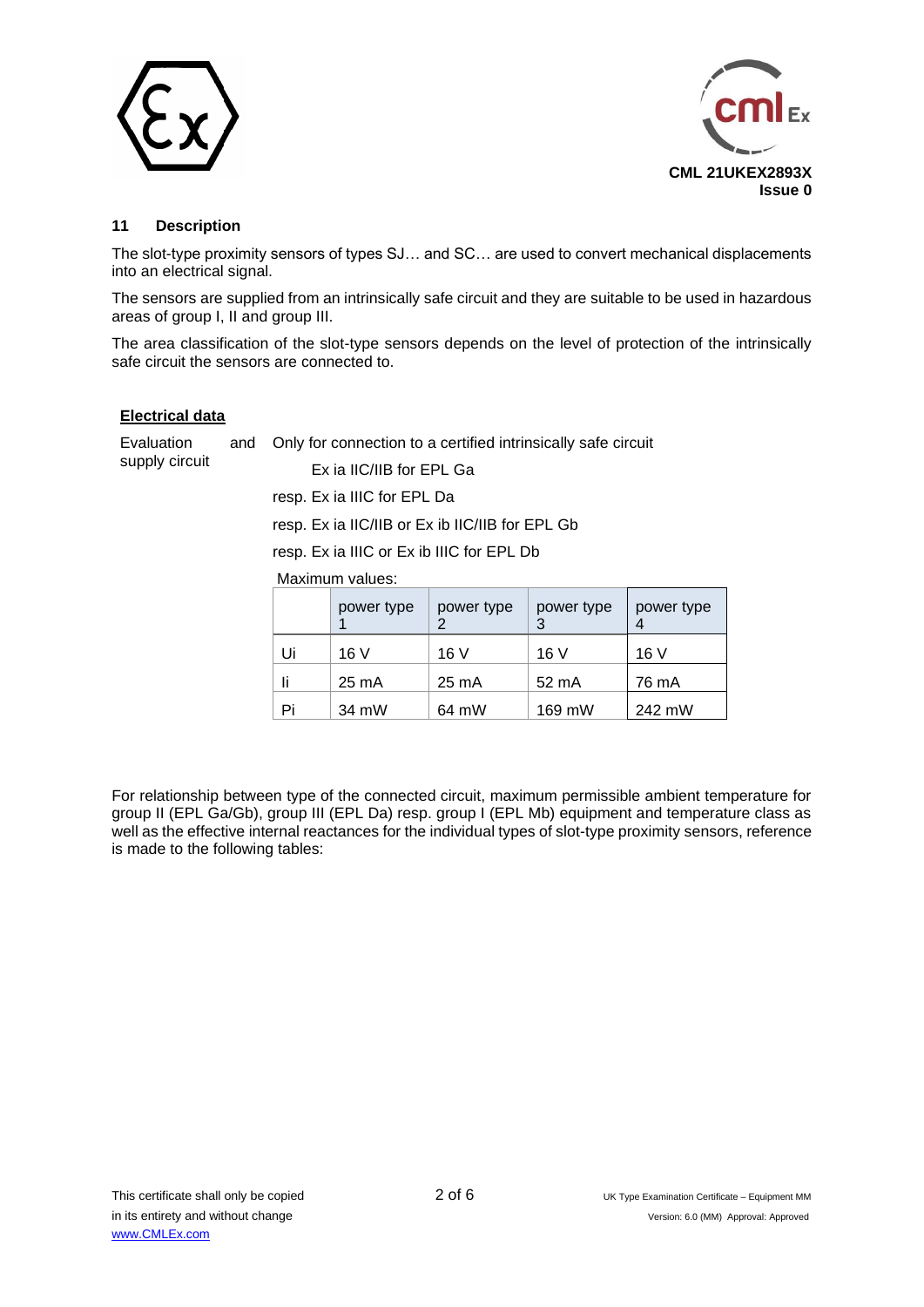



## **Table 2: Application as Group I equipment, EPL Mb:**

| Group I (EPL Mb) |           |              | power                                   | power          | power          | power          |  |  |
|------------------|-----------|--------------|-----------------------------------------|----------------|----------------|----------------|--|--|
|                  |           |              | type 1                                  | type 2         | type 3         | type 4         |  |  |
|                  |           |              | $Ui = 16V$                              | $Ui = 16V$     | $Ui = 16V$     | $Ui = 16V$     |  |  |
|                  |           |              | $li=25mA$                               | $li=25mA$      | $li=52mA$      | $li=76mA$      |  |  |
|                  |           |              | $Pi=34mW$                               | $Pi=64mW$      | $Pi=169mW$     | $Pi=242mW$     |  |  |
|                  |           |              | maximum permissible ambient temperature |                |                |                |  |  |
| Family           | $Ci$ [nF] | Li $[\mu H]$ | $T[^{\circ}C]$                          | $T[^{\circ}C]$ | $T[^{\circ}C]$ | $T[^{\circ}C]$ |  |  |
| SC2-NO           | 150       | 150          | 100                                     | 100            | 75             | 54             |  |  |
| SC3,5-N0-Y       | 150       | 150          | 100                                     | 100            | 75             | 54             |  |  |
| SC3,5-NO         | 150       | 150          | 100                                     | 100            | 89             | 74             |  |  |
| $SJ1,8-N-Y$      | 30        | 100          | 100                                     | 100            | 78             | 57             |  |  |
| $SJ2,2-N$        | 30        | 100          | 100                                     | 100            | 78             | 57             |  |  |
| $SJ2-N$          | 30        | 100          | 100                                     | 100            | 78             | 57             |  |  |
| $SJ3,5--N$       | 50        | 250          | 100                                     | 100            | 89             | 74             |  |  |
| $SJ3,5-H$        | 50        | 250          | 100                                     | 100            | 89             | 74             |  |  |
| SJ5--N           | 50        | 250          | 100                                     | 100            | 89             | 74             |  |  |
| SJ5-K            | 50        | 550          | 100                                     | 100            | 82             | 63             |  |  |
| $SJ10-N$         | 50        | 1000         | 100                                     | 100            | 82             | 63             |  |  |
| $SJ15-N$         | 150       | 1200         | 100                                     | 100            | 82             | 63             |  |  |
| SJ30-N           | 150       | 1250         | 100                                     | 100            | 82             | 63             |  |  |

## **Table 3: Application as Group II equipment, EPL Ga/Gb**

| <b>Group II</b>  |            |            |            |                | power          |                   |                | power          |                  |                                                                  | power          |           |                | power          |                  |
|------------------|------------|------------|------------|----------------|----------------|-------------------|----------------|----------------|------------------|------------------------------------------------------------------|----------------|-----------|----------------|----------------|------------------|
| (EPL Ga/Gb)      |            |            | type 1     |                | type 2         |                   | type 3         |                | type 4           |                                                                  |                |           |                |                |                  |
|                  |            |            |            | $Ui = 16V$     |                | $Ui = 16V$        |                | $Ui = 16V$     |                  | $Ui = 16V$                                                       |                |           |                |                |                  |
|                  |            |            |            |                | $li=25mA$      |                   | $li=25mA$      |                | $li=52mA$        |                                                                  | $li=76mA$      |           |                |                |                  |
|                  |            |            |            |                | $Pi=34mW$      |                   | $Pi=64mW$      |                | Pi=169mW         |                                                                  | $Pi=242mW$     |           |                |                |                  |
|                  |            |            |            |                |                | temperature class |                |                |                  | maximum permissible ambient temperature in °C for application in |                |           |                |                |                  |
| Family           | <b>EPL</b> | Ci<br>[nF] | Li<br>[µH] | T <sub>6</sub> | T <sub>5</sub> | T4-<br>T1         | T <sub>6</sub> | T <sub>5</sub> | T4-<br><b>T1</b> | T <sub>6</sub>                                                   | T <sub>5</sub> | T4-<br>T1 | T <sub>6</sub> | T <sub>5</sub> | T4-<br><b>T1</b> |
| SC2-N0           | Ga/Gb      | 150        | 150        | 72             | 87             | 100               | 65             | 80             | 100              | 40                                                               | 55             | 75        | 23             | 38             | 54               |
| SC3,5-N0-<br>Y   | Ga/Gb      | 150        | 150        | 72             | 87             | 100               | 65             | 80             | 100              | 40                                                               | 55             | 75        | 23             | 38             | 54               |
| $SC3, 5$ -<br>NO | Ga/Gb      | 150        | 150        | 73             | 88             | 100               | 66             | 81             | 100              | 45                                                               | 60             | 89        | 30             | 45             | 74               |
| $SJ1,8-N-Y$      | Gb         | 30         | 100        | 73             | 88             | 100               | 67             | 82             | 100              | 45                                                               | 60             | 78        | 30             | 45             | 57               |
| $SJ2,2-N$        | Gb         | 30         | 100        | 73             | 88             | 100               | 67             | 82             | 100              | 45                                                               | 60             | 78        | 30             | 45             | 57               |
| SJ2-N            | Ga/Gb      | 30         | 100        | 73             | 88             | 100               | 67             | 82             | 100              | 45                                                               | 60             | 78        | 30             | 45             | 57               |
| SJ3,5--N         | Ga/Gb      | 50         | 250        | 73             | 88             | 100               | 66             | 81             | 100              | 45                                                               | 60             | 89        | 30             | 45             | 74               |
| SJ3,5-H          | Gb         | 50         | 250        | 73             | 88             | 100               | 66             | 81             | 100              | 45                                                               | 60             | 89        | 30             | 45             | 74               |
| SJ5--N           | Ga/Gb      | 50         | 250        | 73             | 88             | 100               | 66             | 81             | 100              | 45                                                               | 60             | 89        | 30             | 45             | 74               |
| SJ5-K            | Ga/Gb      | 50         | 550        | 72             | 87             | 100               | 66             | 81             | 100              | 42                                                               | 57             | 82        | 26             | 41             | 63               |
| $SJ10-N$         | Ga/Gb      | 50         | 1000       | 72             | 87             | 100               | 66             | 81             | 100              | 42                                                               | 57             | 82        | 26             | 41             | 63               |
| $SJ15-N$         | Ga/Gb      | 150        | 1200       | 72             | 87             | 100               | 66             | 81             | 100              | 42                                                               | 57             | 82        | 26             | 41             | 63               |
| $SJ30-N$         | Ga/Gb      | 150        | 1250       | 72             | 87             | 100               | 66             | 81             | 100              | 42                                                               | 57             | 82        | 26             | 41             | 63               |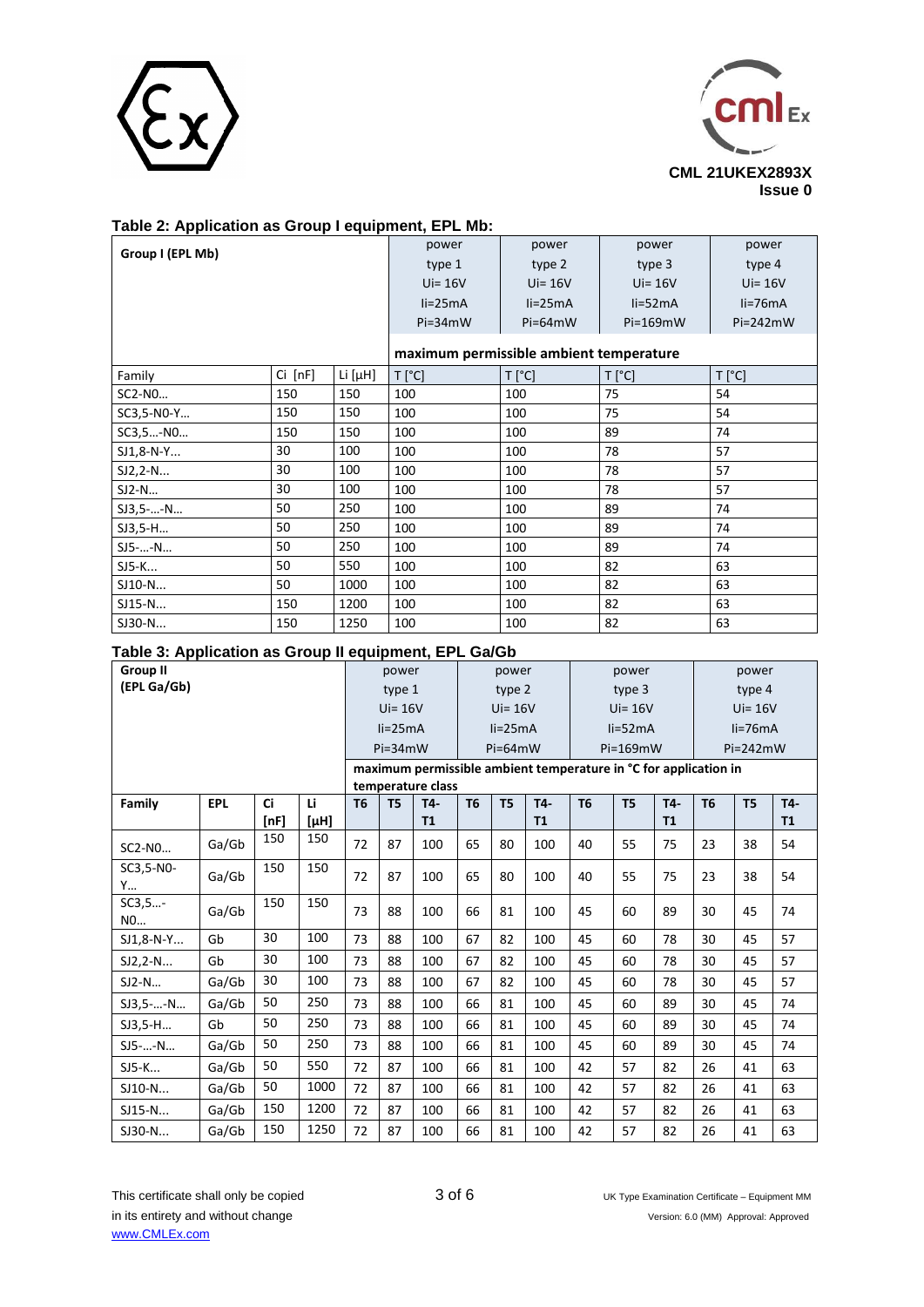



## **Table 4: Application as Group III equipment, EPL Da:**

| Group III (EPL Da) |           |                 | power          | power          | power                                   | power          |
|--------------------|-----------|-----------------|----------------|----------------|-----------------------------------------|----------------|
|                    |           |                 | type 1         | type 2         | type 3                                  | type 4         |
|                    |           |                 | $Ui = 16V$     | $Ui = 16V$     | $Ui = 16V$                              | $Ui = 16V$     |
|                    |           |                 | $li=25mA$      | $li=25mA$      | $li=52mA$                               | $li=76mA$      |
|                    |           |                 | $Pi=34mW$      | Pi=64mW        | Pi=169mW                                | $Pi=242mW$     |
|                    |           |                 |                |                | maximum permissible ambient temperature |                |
| Family             | $Ci$ [nF] | $Li$ [ $\mu$ H] | $T[^{\circ}C]$ | $T[^{\circ}C]$ | $T[^{\circ}C]$                          | $T[^{\circ}C]$ |
| SC2-NO             | 150       | 150             | 100            | 99             | 57                                      | not applicable |
| SC3,5-N0-Y         | 150       | 150             | 100            | 99             | 57                                      |                |
| SC3,5-NO           | 150       | 150             | 100            | 100            | 71                                      |                |
| $SJ1,8-N-Y$        | 30        | 100             | 100            | 100            | 59                                      |                |
| $SJ2,2-N$          | 30        | 100             | 100            | 100            | 59                                      |                |
| SJ2-N              | 30        | 100             | 100            | 100            | 59                                      |                |
| SJ3,5--N           | 50        | 250             | 100            | 100            | 71                                      |                |
| $SJ3,5-H$          | 50        | 250             | 100            | 100            | 71                                      |                |
| SJ5--N             | 50        | 250             | 100            | 100            | 71                                      |                |
| SJ5-K              | 50        | 550             | 100            | 100            | 63                                      |                |
| $SJ10-N$           | 50        | 1000            | 100            | 100            | 63                                      |                |
| $SJ15-N$           | 150       | 1200            | 100            | 100            | 63                                      |                |
| SJ30-N             | 150       | 1250            | 100            | 100            | 63                                      |                |

The dots in the labelling represent free definable parameters. This free definable parameters can be omitted or replaced by letters or digits.

When assigning the actual sensor to the table use the model description which describes the sensor best. Letters and digits describe the different types according to the model description key.

The sum of all capacitances and inductances, including tolerance and a 10 m cable, result to the given values for Ci and Li shown above.

#### **12 Certificate history and evaluation reports**

| <b>Issue</b> | Date | <b>Associated report</b>  | <b>Notes</b>              |
|--------------|------|---------------------------|---------------------------|
|              |      | 27 Aug 2021   R14112AR/00 | Prime Certificate issued. |

Note: Drawings that describe the equipment are listed or referred to in the Annex.

#### **13 Conditions of Manufacture**

None.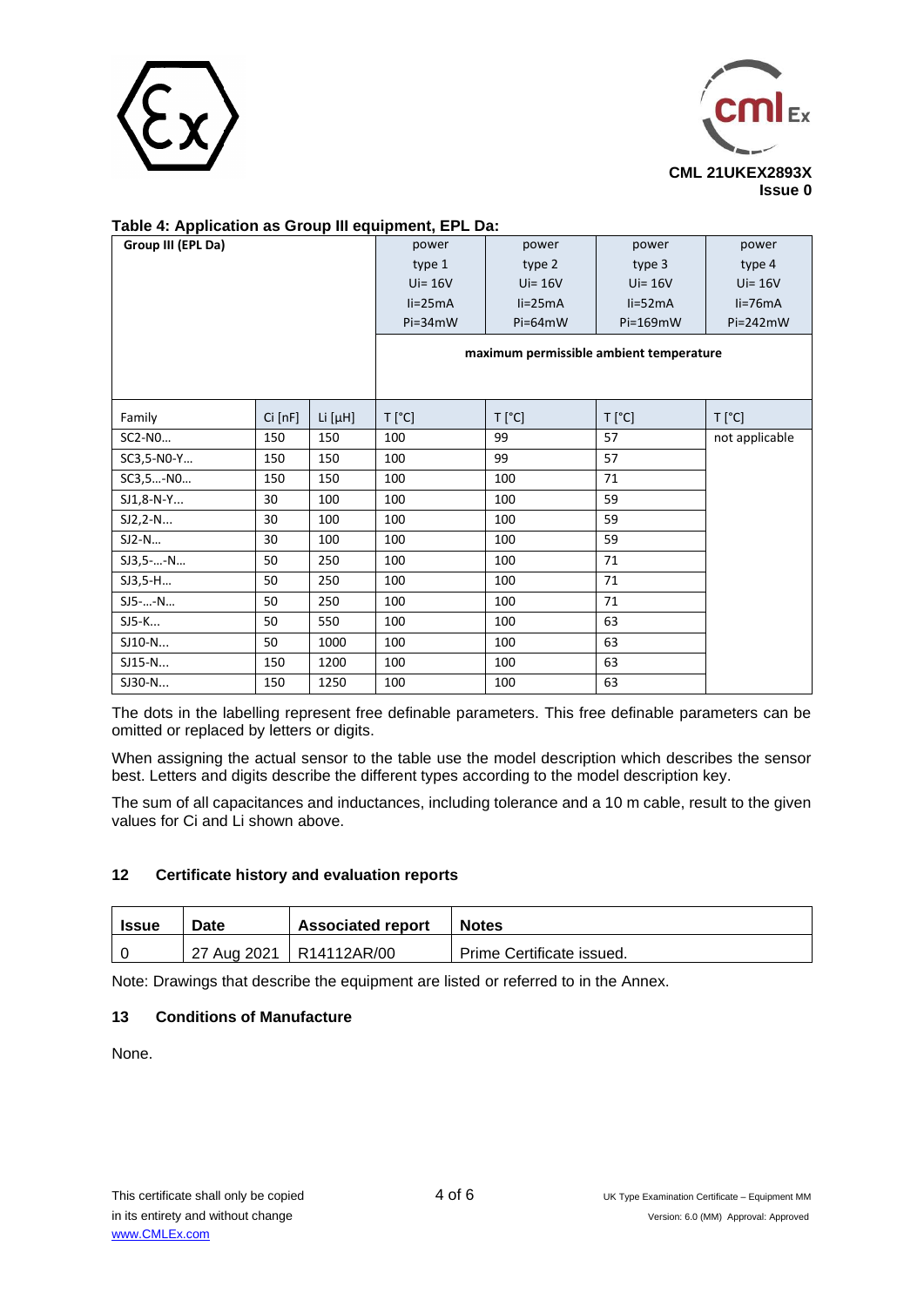



## **14 Specific Conditions of Use**

1. For relationship between type of the connected circuit, maximum permissible ambient temperature and temperature class as well as the effective internal reactances for the individual types of Slot type proximity sensors, reference is made to tables 2 to 4 given in this certificate and in the operating instructions manual.

2. Appropriate measures need to be taken to protect the Slot-type proximity sensors against mechanical damage due to impact if they are used within an ambient temperature range between  $-60$  °C and  $-20$ °C. An ambient temperature below  $-60$ °C is not permissible.

3. The connection facilities of the Slot-type proximity sensors shall be installed as such that a minimum degree of protection of IP20 according IEC 60529 is complied with.

4. Inadmissible electrostatic charge of the plastic enclosures shall be avoided for the application of the following types of Slot-type proximity sensors according to the explosion groups and EPL specified in the following Table 5. When the respective types of Slot-type proximity sensors are applied in potentially explosive gas atmospheres a corresponding warning note shall be affixed on the Slottype proximity sensors or near the Slot-type proximity sensors respectively.

When these are applied in potentially explosive gas or dust atmospheres the corresponding notes given in the operating instructions manual shall be considered.

| <b>Type</b>    | <b>Group I</b> | <b>Group II</b><br>(EPL Ga) | <b>Group II</b><br>(EPL Gb) | <b>Group III</b> |
|----------------|----------------|-----------------------------|-----------------------------|------------------|
| <b>SC2-N0</b>  | ۰              | ۰                           |                             | ۰                |
| SC3,5-N0-Y     |                |                             |                             | Ш                |
| SC3, 5N0       | ٠              | ۰                           | ۰                           | III              |
| SJ1,8-N-Y      |                | Not permitted               |                             | III              |
| SJ2,2-N        | ٠              | Not permitted               | ٠                           | ۰                |
| <b>SJ2-N</b>   |                |                             |                             |                  |
| $SJ3,5$ -- $N$ | ٠              | ٠                           | ٠                           | Ш                |
| $SJ3,5-H$      |                | Not permitted               |                             |                  |
| SJ5--N         | ۰              | $\overline{\phantom{0}}$    | ٠                           | Ш                |
| <b>SJ5-K</b>   |                | <b>IIC</b>                  |                             | Ш                |
| <b>SJ10-N</b>  | ۰              | <b>IIC</b>                  | ٠                           | III              |
| <b>SJ15-N</b>  |                | <b>IIC</b>                  |                             | III              |
| <b>SJ30-N</b>  |                | IIA/IIB/IIC                 | <b>IIC</b>                  | III              |

Slot-type proximity sensors which are marked (IIC or IIB or IIA or III) in column "Group …" need to be protected against dangerous electrostatic charges.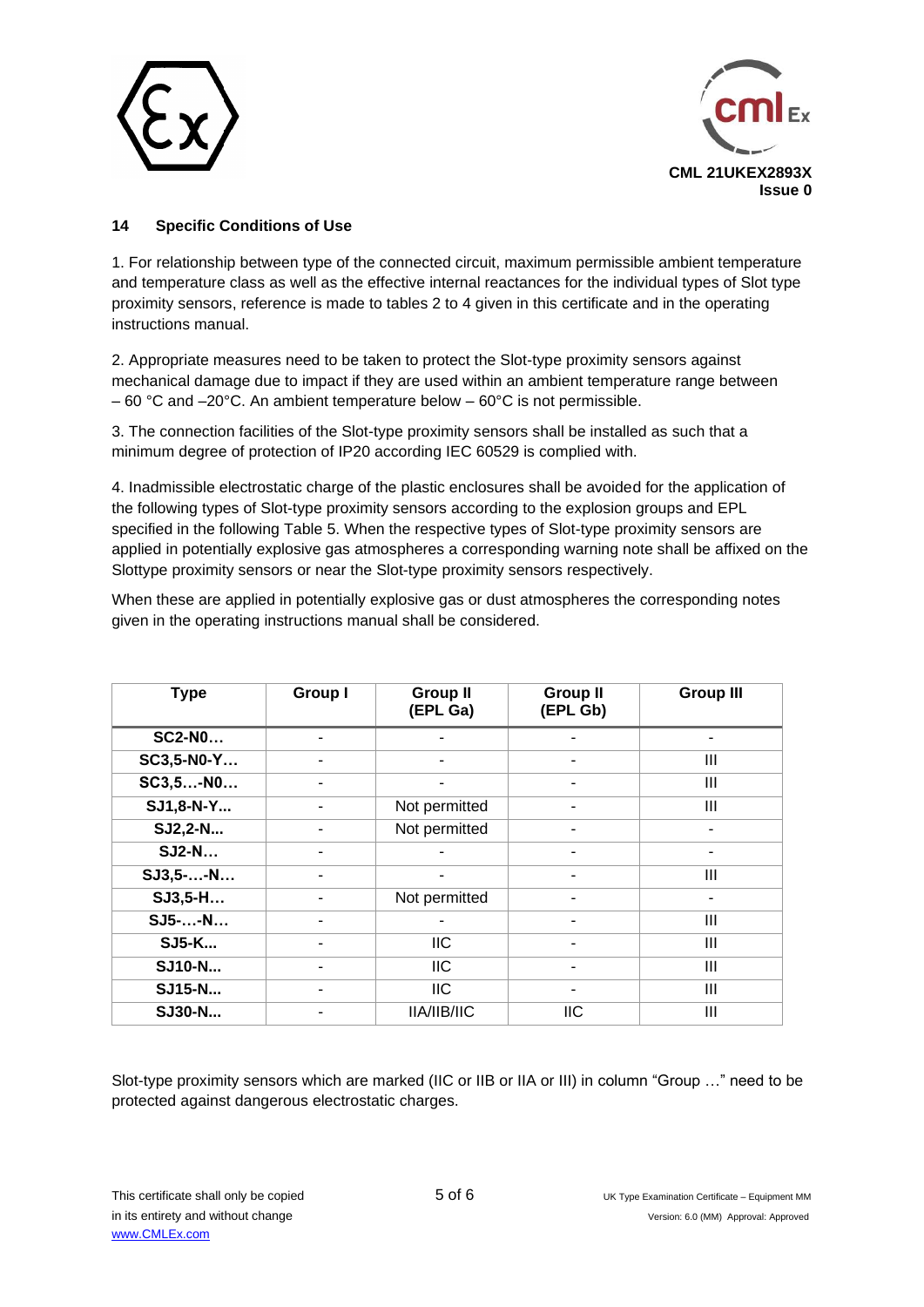



5. For the application of the following Slot-type proximity sensors in hazardous areas of group I, II and III appropriate measures need to be taken to protect the free resin surface against mechanical damage if the free resin surface is accessible after installation:

## **Type**

SC2-N0... SC3,5-N0-Y... SC3,5...-N0... SJ1,8-N-Y... SJ2-N-Y34361 SJ2-N-Y43896 SJ2-N-Y43897 SJ3,5-...-N... SJ3,5-H... SJ5-...-N... SJ5-K... SJ10-N... SJ15-N... SJ30-N…